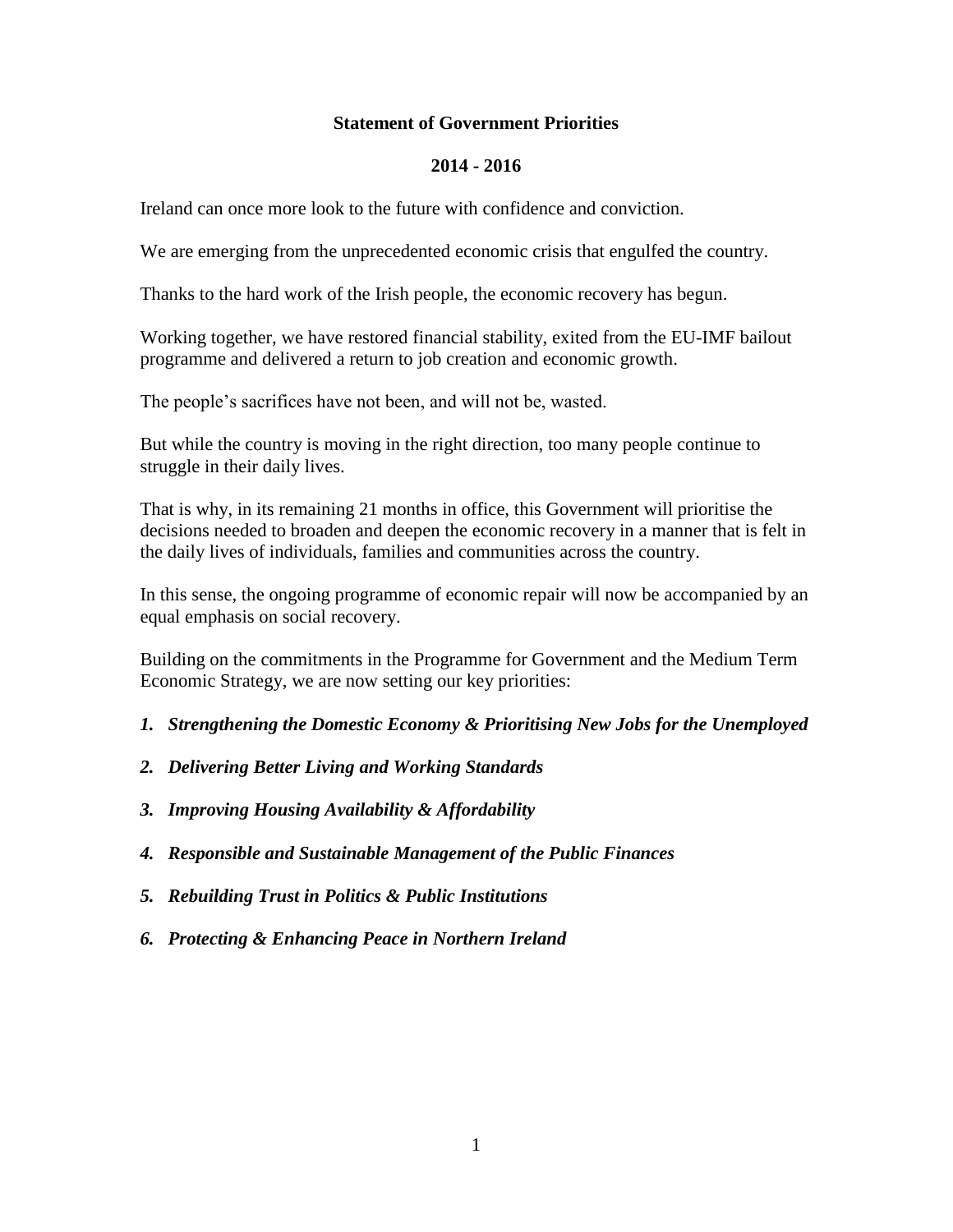## *1. Strengthening the Domestic Economy & Prioritising New Jobs for the Unemployed*

Our vision is that every child now in school will have the option to take up a job in Ireland upon finishing third level education or in-work training.

Our economic strategy will grow the economy by 2.1% in 2014; 2.7% in 2015 and 3% by 2016, and return the economy to full employment (2.1 million people) by 2020, replacing all the jobs lost during the crisis. Consistent with these targets, the Action Plan for Jobs aims to add 100,000 jobs to the economy by 2016 compared with 2012.

To meet our ambitious employment and growth targets, we will take additional measures to extend the recovery into the domestic economy.

- We will enact legislation to establish the Strategic Banking Corporation. By 2018 this will make up to  $\epsilon$ 4 billion in low-cost funding available to small and mediumsized businesses.
- We will enact legislation to establish the  $\epsilon$ 6 billion Irish Strategic Investment Fund to make commercial investments in Irish enterprise and infrastructure.
- The same legislation will also establish NewERA on a statutory footing to support higher investment levels and better returns from our commercial semi-states.
- We will continue to support the development of Dublin as an international city region that will have positive economic benefits for the entire country.
- We will prioritise the completion of the cross city Luas project.
- To ensure the benefits of recovery are felt evenly and across the country, we will target increased investment in disadvantaged communities. Drawing from the lessons learnt in the successful pilots in Ballymun, we will support Early Intervention Initiatives providing key support services such as early childhood literacy and learning, and continue the nationwide roll-out of the Youth Guarantee to ensure work, training and educational opportunities for young jobseekers.
- We will agree the  $E1.2$ bn round of Cohesion funding with the European Commission by year end to support employment growth and regional development.

We will also deliver policies that support jobs in every county, town and village, with a particular focus on sectors – such as construction, tourism, agri-business and retail – that support balanced regional development. Actions we will take include:

• Publication of the outline of a new Planning Bill to support a faster recovery and higher standards in the residential and commercial construction sectors.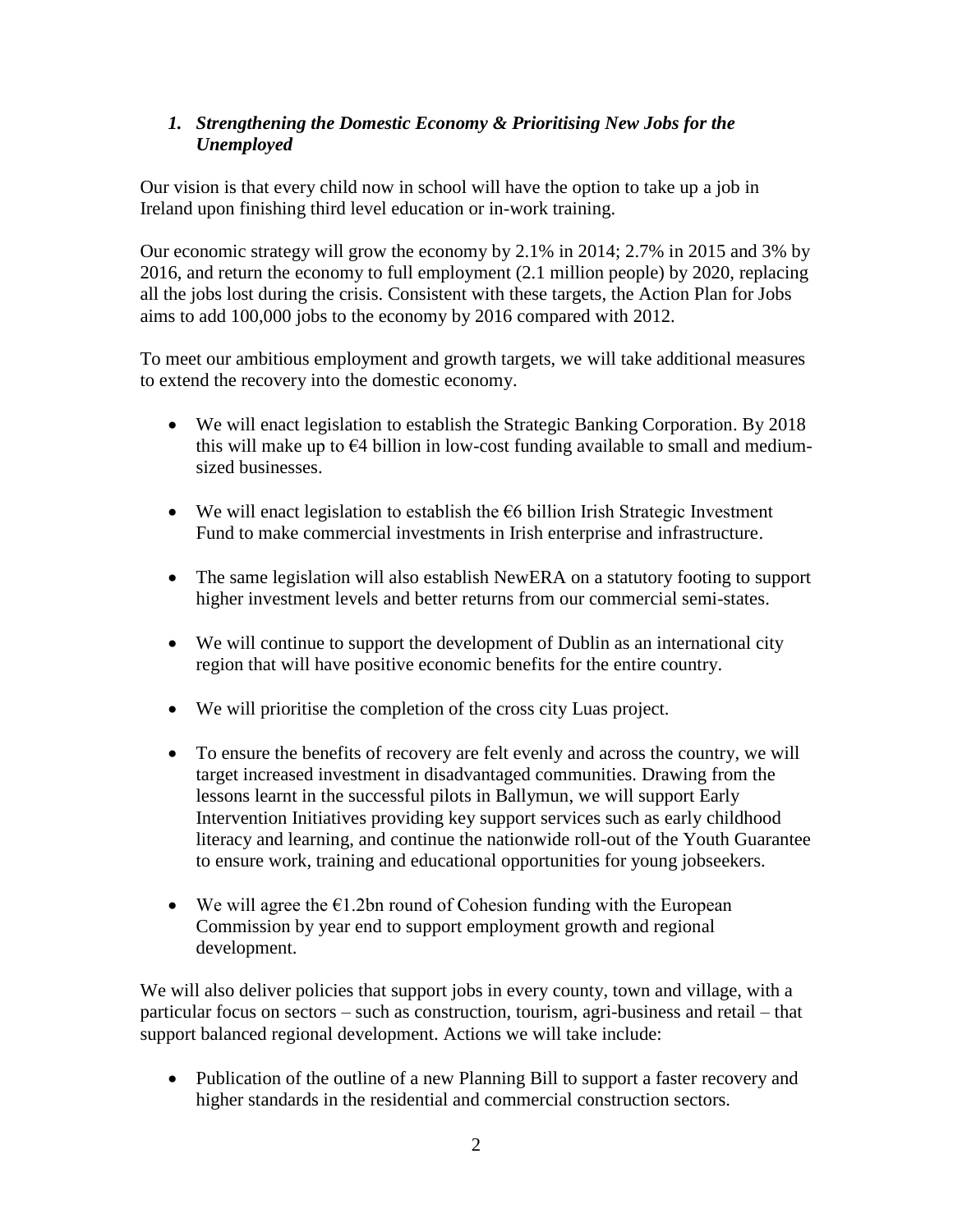- Publication of a new tourism strategy aimed at adding 50,000 new jobs to the sector over the next decade.
- Enactment of the Climate Action and Low-Carbon Development Bill by the end of the year together with a new national roadmap to help Ireland meet its EU2020 climate change targets. The Government will also ensure that any additional climate change and renewable energy targets for Ireland are fair and realistic, and take appropriate account of our particular national circumstances and economic challenges, including in respect of the agriculture sector.
- More investment in indigenous energy production can and will reduce emissions, improve security of energy supply and create jobs. At the same time, we need to improve energy cost competitiveness for Irish-based companies, particularly in light of international shale oil and gas developments. All energy subsidies will be subject to a rigorous cost-benefit analysis.
- The targeting of 25,000 extra jobs in agri-food sector in the next seven years, through the implementation of Ireland's €4 billion Rural Development Programme and the Harvest 2020 Strategy. The abolition of milk quotas next year will present new opportunities to increase our global dairy sales with new investment around the country.
- Using the new network of 31 Local Enterprise Offices in every local authority to support entrepreneurship and small business activity throughout the country. We will also publish a new Entrepreneurship Policy aimed at achieving a 25% increase in start-ups over the next five years and to deliver a doubling of the jobs impact of start-ups in 5 years, in part through improvements to the design of the Seed Capital Scheme in the upcoming budget.
- Building new advanced manufacturing facilities and office space in specific regional locations and areas of urban deprivation.
- Enhancing Regional Economic Planning, underpinned by a revised Capital Investment Programme for the remainder of the decade to be published alongside Budget 2015.
- Delivering State-led broadband investment in rural areas under the National Broadband Plan, with the initial phase involving a fibre build-out to over 1,100 villages.
- Building on the establishment of the Retail Consultation Forum, we will take measures to support the retail sector and the main street as a source of employment and community vitality in towns and villages across the country. We will remove perverse incentives that existing arrangements for commercial rates may offer to property owners to keep properties empty. We will enable local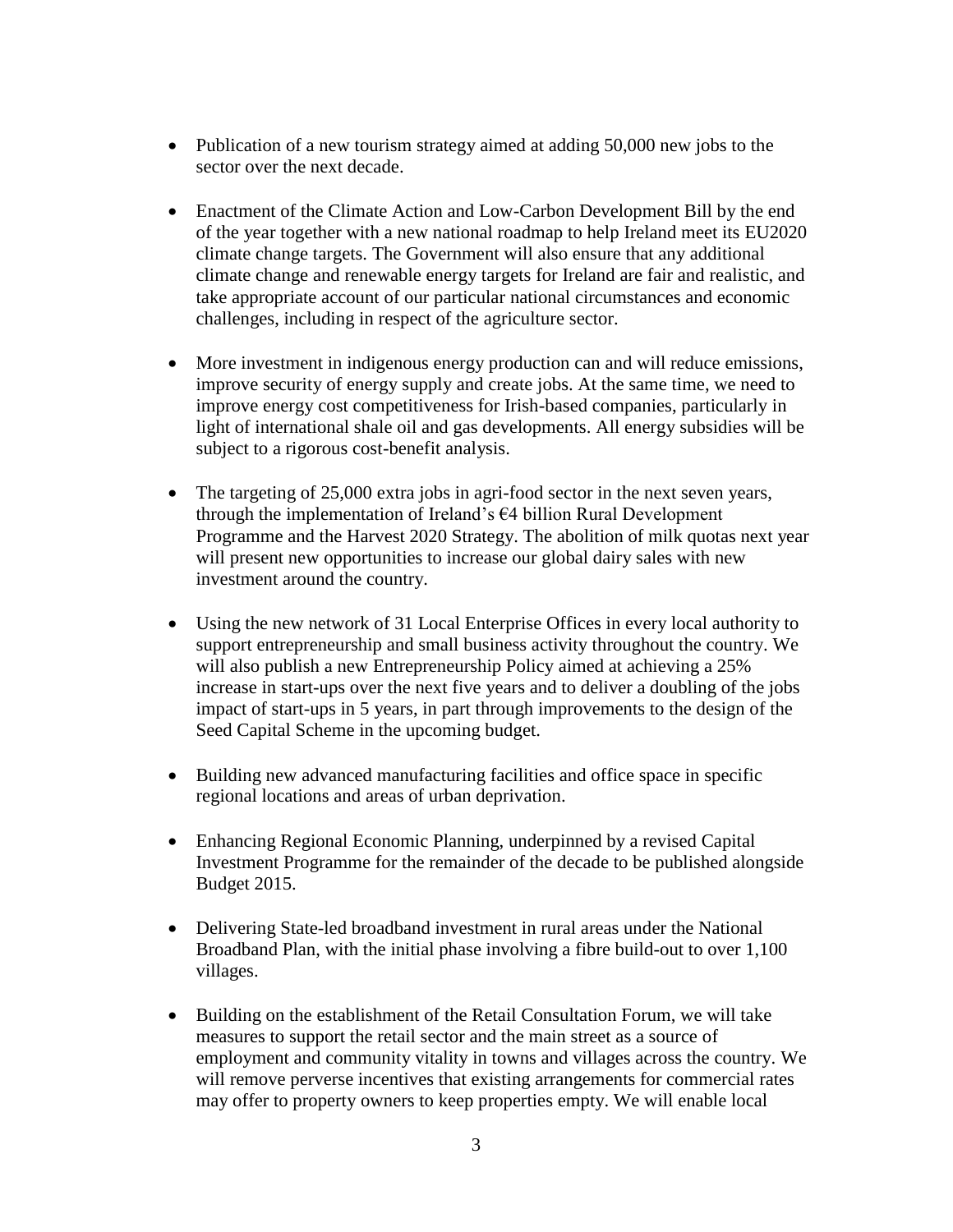authorities to incentivise the use and development of vacant sites. We will get 1,000 more small businesses trading online through the new online trading voucher. A new Integrated Licensing Application will cut down on the amount of red-tape faced by retailers and other small businesses before the year end.

As job creation accelerates, we will give greater priority to the needs of the long-term unemployed and jobless households. Our Pathways to Work Strategy aims to move at least 22,500 long-term unemployed people into employment this year, and a total of at least 75,000 by end 2015 by comparison with 2012. Our unemployment rate is now in line with the Eurozone average, having been 40% above it just two years ago. We will reduce the overall unemployment rate to below the eurozone average this year and to below 10% by 2016.

We will update the Pathways to Work Strategy this year to set out additional measures, including additional funding for the JobsPlus wage subsidy scheme, a further expansion of the Youth Guarantee and the introduction of externally-sourced activation services through JobPath. We will ensure that the new model of  $21<sup>st</sup>$  century apprenticeships is implemented during 2015.

We will also embed the Labour Market Council, alongside the National Competitiveness Council, as a permanent advisory body on reducing unemployment and other labour market reforms.

# *2. Delivering Better Living and Working Standards*

Consistent with the measures to be taken to create more jobs and reduce unemployment, we now commit to delivering a new deal on living standards to ensure that the economic recovery is felt by low- and middle-income working families:

- We will establish a Low Pay Commission on a statutory basis as an independent body to make annual recommendations to the Government about the appropriate level of the minimum wage and related matters.
- In Budget 2015, we will introduce measures to assist low-income families by improving the system of child income supports such that those moving from welfare to work will retain payments for children to ensure that people are better off in work.
- We will also increase access to subsidised childcare and afterschool places by extending eligibility and rebalancing parental contributions for families making their way into employment.
- The introduction of the Universal Social Charge by the previous Government resulted in an intolerable situation where individuals and families on the average industrial wage can be paying a 52% marginal tax rate. This Government has removed 330,000 low-income earners from the Universal Social Charge. In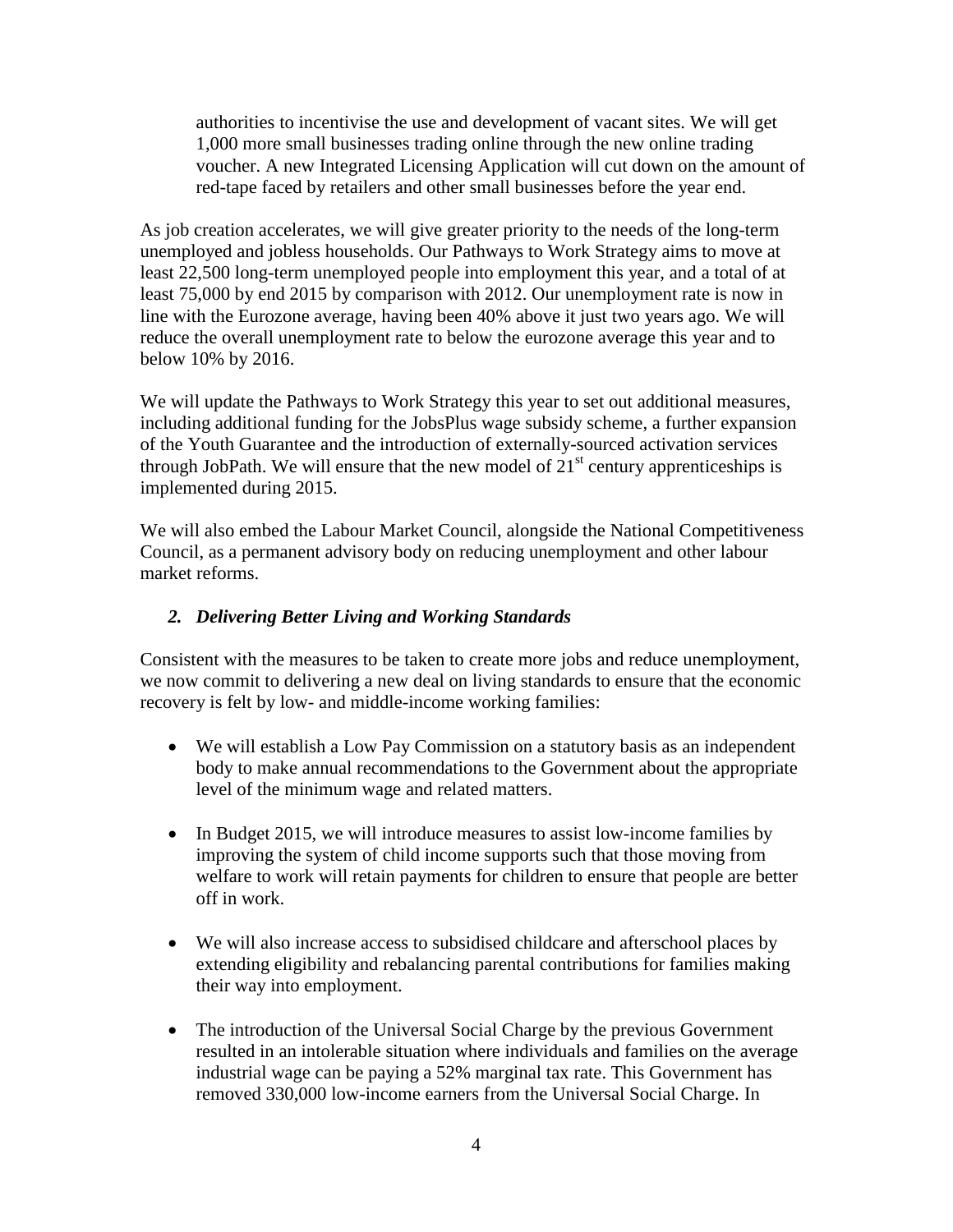Budget 2015, we will announce a tax reform plan to be delivered over a number of budgets to reduce the 52% tax rate on low- and middle-income earners in a manner that maintains the highly progressive nature of the Irish tax system.

We also recognise the sustained and vital contribution that older people make to our communities and our country.

- In Budget 2015, we will increase the Household Benefits Package by  $\epsilon$ 100, in part to compensate older people and other vulnerable groups for the introduction of water charges.
- We remain committed to the introduction of a universal GP service for the entire population as part of Universal Health Insurance, in line with the Programme for Government. We will prioritise the over 70s in the next phase of the roll-out of free access to GP care, with the subsequent extension of free GP care to the 6-11 year old and then 12-17 year old cohorts.
- We also commit to the full retention of the Free Travel Scheme.

The Government will implement the Report of the Value for Money and Policy Review of the Disability Services Programme, which recommends a significant restructuring of the disability service by linking budgets to activity, outputs, quality and outcomes for service users. The new model of personalised, community-based service must provide greater choice for people with disabilities.

We will address the pensions gap between men and women, the old and the young, and the public and private sectors. During 2015, we will agree a roadmap and timeline for the introduction of a new, universal supplementary pension saving scheme.

High levels of personal debt continue to threaten to exclude thousands of individuals and families from the recovery. By end 2014, the Government will complete a review of the implementation of the Central Bank's mortgage arrears targets set for the banks and the operation of the Insolvency Service to ensure that both bodies have the powers needed to support families willing to work their way through their debt problems. We will strengthen the independent advice service offered to distressed borrowers.

Fair employment conditions are good for economic recovery.

- We will prioritise the enactment of the Collective Bargaining legislation as approved by Government.
- We will complete the programme of reform and modernisation of the Workplace Relations bodies, including enactment of the Workplace Relations Bill, to deliver, for employees and employers, streamlined and efficient advisory, conciliation, mediation, resolution, adjudication, inspection and enforcement services within a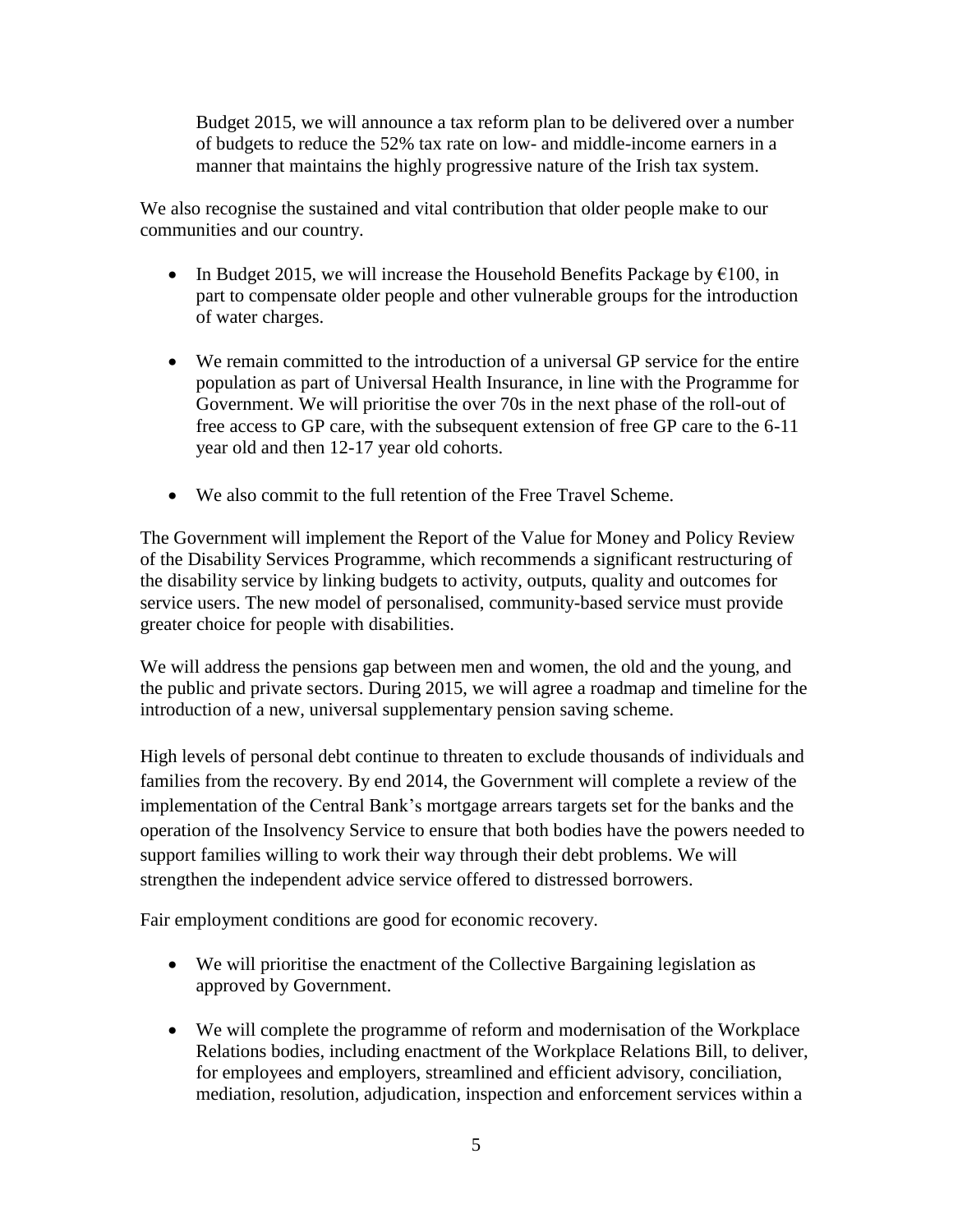single Workplace Relations Commission and enhance and strengthen the Labour Court.

 We will conduct a study on the prevalence of zero hour contracts among Irish employers and their impact on employees and make policy recommendations to Government on foot of this.

# *3. Improving Housing Availability & Affordability*

An adequate supply of housing for all sectors is fundamental to a healthy society and a vibrant economy.

We are still living with the consequences of the devastating debt-fuelled property bubble and crash. We have moved from a situation of building far too many houses to building far too few, particularly in Dublin. This is reflected in significant upward house price pressure, and an increase in rents which is having a disproportionate impact on lowincome families. It is imperative that we move urgently to improve the supply of housing for both home purchasers and renters.

Consistent with the Government's recently published Construction 2020 strategy aimed at tripling housing output to 25,000 units by per year by 2020, we will enact new planning legislation to reform Part V and the local authority development contributions regime to reduce the burden on new housing development.

We will encourage phased development of projects where the immediately viable elements of a scheme can proceed in the early phases, subject to the principles of sustainable development overall. We will also introduce 'use-it-or-lose-it' planning permissions to ensure development occurs in a timely fashion.

We will ensure that home ownership remains an attainable ambition for young families.

In advance of Budget 2015, we will assess the merits of a new 'Help to Build' funding schemes for the development of affordable housing in the private sector, and the merits of a new "New Buy" scheme to ensure availability of adequate, affordable mortgage finance for first-time buyers when new housing output comes on-stream.

In order to put downward pressure on interest rates for variable rate mortgage customers, both new and existing, the Government will work with national and European competition authorities to encourage and support new mortgage lenders into the market.

NAMA will be tasked with ensuring the timely and coherent delivery of a successful Strategic Development Zone to maximise the delivery of residential housing units, as well as to deliver commercial space in Dublin's Central Business District.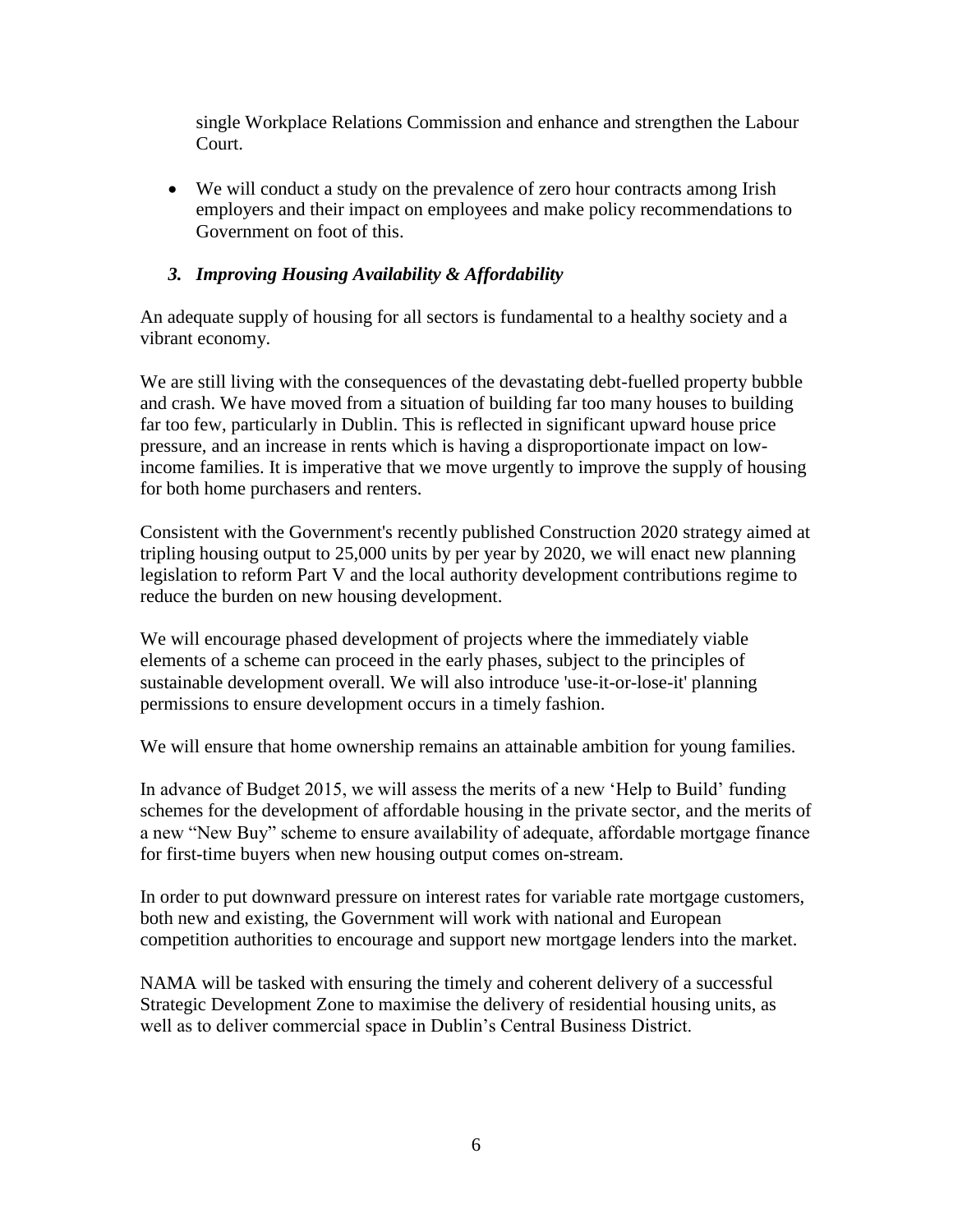Equally, the Government commits itself to increasing the supply of social housing, and housing for those on low incomes. We recommit ourselves to ending homelessness and the need to sleep rough by 2016.

A vibrant, sustainable public housing sector will provide quality, secure, accommodation to those whose needs are not addressed in the private market and will create vital infrastructure to contribute to the social and economic wellbeing of the country.

The Government will publish a Social Housing Strategy in 2014 that will provide a range of solutions to social housing provision. Through this Strategy, we will develop a new vision of public housing provision that provides both for those households who cannot afford to house themselves, but also assists those who struggle to afford housing in the private market. We will achieve this through sourcing significant new sources of finance from, e.g. the EIB, ISIF, pension funds and the private market, and the development of "cost rental" models as proposed in the NESC Report.

We will assist approved housing bodies to avail of these sources of funding through new aggregators and financial instruments. We will examine the possibilities for new and innovative roles for local authorities in housing provision, via means such as Municipal Housing Companies and arm's length management organisations.

## 4. *Responsible and Sustainable Management of the Public Finances*

The Government's primary commitment to the Irish people is that the mistakes of the past will not be repeated and the sacrifices they have in the last seven years will not be wasted.

If we are to retain the strong recovery of international confidence and investment in our economy witnessed over the last year, the Government cannot continue to borrow at current levels.

- Our Medium Term Economic Strategy commits us in the first instance to cutting the deficit to 3% of GDP by 2015.
- While well over 90% of the budgetary correction is already done, significant challenges remain. We will complete a Comprehensive Review of Expenditure ahead of the Budget in order to prioritise expenditure allocations for the coming years.
- The state's investment in Bank of Ireland shows that the careful management and disposal of our bank holdings can result in good returns for the taxpayer. The Government will continue to work through diplomatic channels to build international support for measures that will reduce Ireland's debt. The disposal of the remaining bank assets will reduce this sector's contribution to the State's excessive debt levels.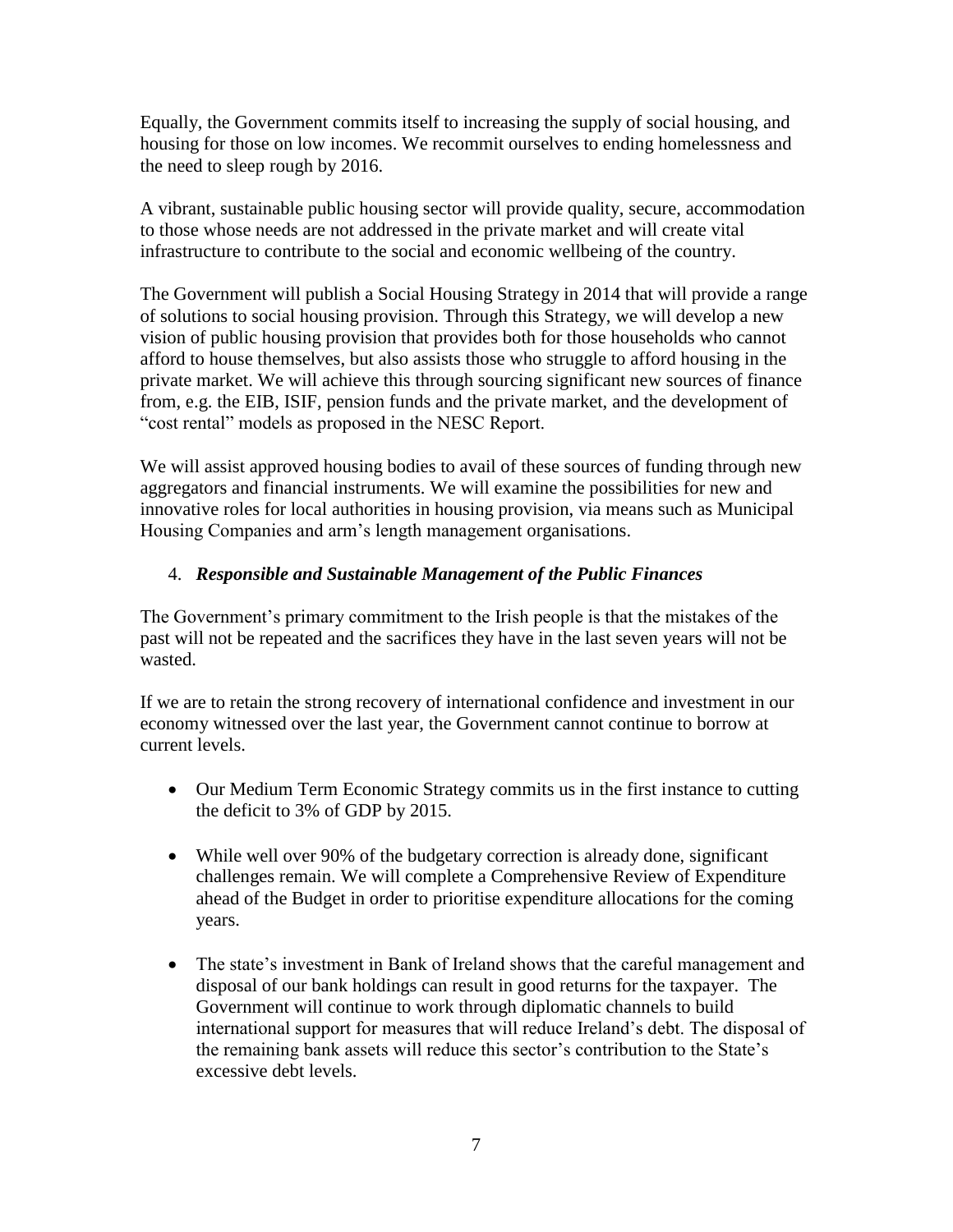- NAMA was an agency born out of the banking crisis and the Government is determined to ensure it concludes its work as quickly as possible. The ongoing review of NAMA strategy will be published in the coming weeks and it will support an accelerated disposal strategy that will mean at least 80% of the assets will be disposed of by end 2016.
- As Europe emerges from the financial crisis, the Union must focus on issues that will make a real difference to the daily lives of its citizens. The Government remains committed to ensuring that the European Union prioritises the key themes which were central to Ireland's presidency – Jobs, Stability and Growth. Both government parties will work through their membership of the largest European political families – the EPP and PES – to ensure that growth and job creation are at the heart of EU's agenda.

## *5. Rebuilding Trust in Politics & Public Institutions*

The Government has always recognised that our economic crisis was also an institutional and governmental crisis. The Government has introduced significant political reforms to date including legislation to protect whistleblowers, to restore the Freedom of Information Act and the number of local authorities from 114 to 31, to increase the number of Dail sitting days, to cut the pay and allowances of all politicians and to effectively ban corporate donations.

The Constitutional Convention represents a radical experiment on citizen involvement in policy making The Government has committed to three referenda (reducing the voting age; reducing the age of candidacy of the President, and same-sex marriage) to date. It is intended to hold a referendum on these in 2015. Decisions will be taken in the near future on other recommendations from the Constitutional Convention.

But we must and will go further.

- We will complete the enactment of the Freedom of Information legislation.
- We will commence and provide guidance on the new Protected Disclosures Act.
- We will enact the Lobbyists Bill by year end.
- We will publish legislation to consolidate local and national ethics requirements and give effect to the recommendations of the tribunals.
- We will introduce an independent Garda Authority by end 2014 that will restore confidence and accountability to a policing system on which our country depends.
- We will publish proposals for civil service reform and greater accountability, building on work done to date.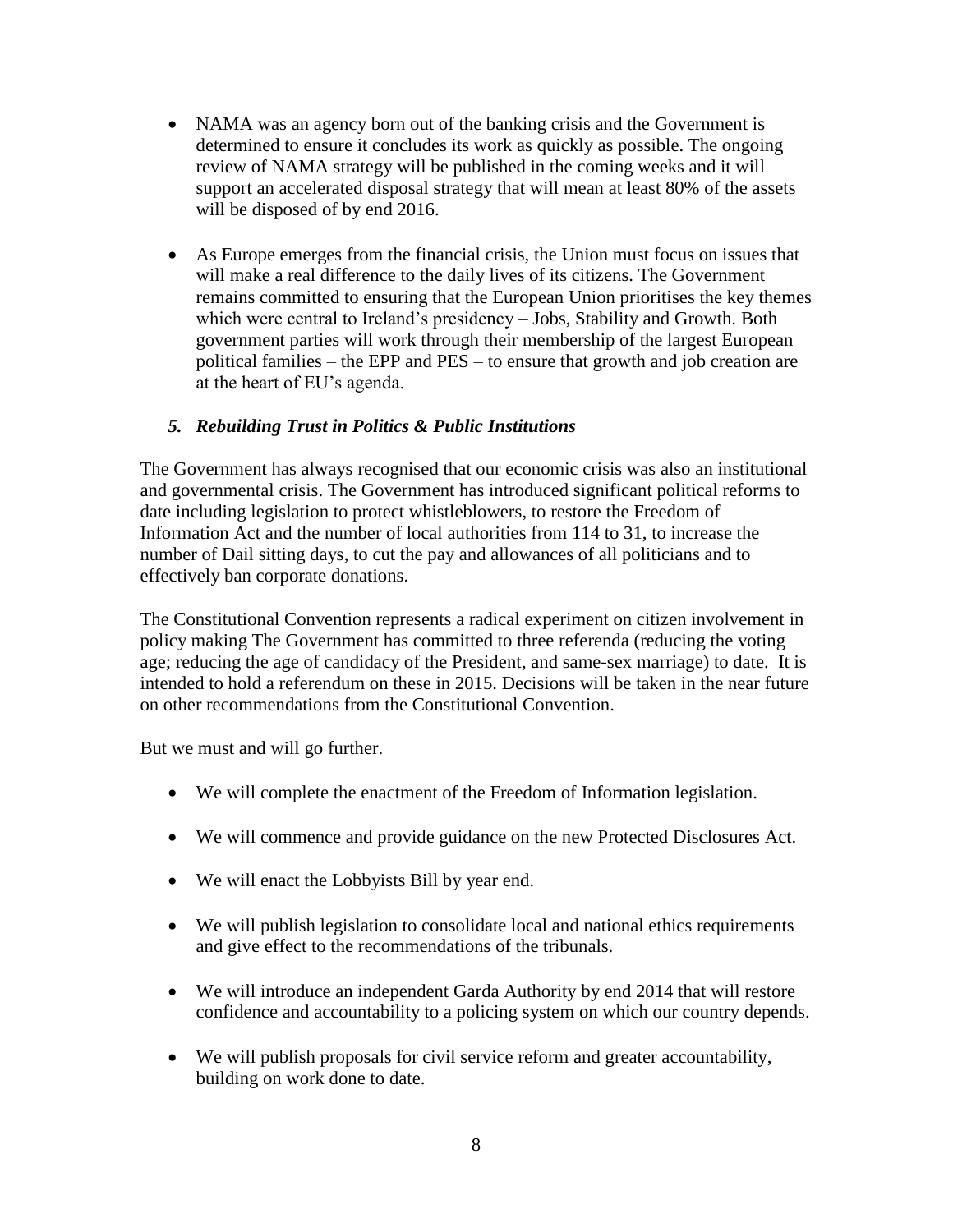- We will become full members of the Open Government Partnership following completion of our national action plan.
- We will publish the state's first Open Data plan to leverage the economic and participatory potential of open data.
- We will legislate to give NewERA, which manages the State's shareholder function in relation to commercial semi-state companies, the responsibility to provide advice to the relevant Minister on appointments to the semi-state boards.
- We will systemically publish details of all appointments to State Boards.
- We will complete a review of the operation of the Judicial Appointments System by the end of 2014. The Government remains committed to introducing an appointments system that it is open, transparent and accountable.
- We will enact legislation to give effect to the 1979 decision of the Irish people to extend the Seanad electorate to all graduates. We will continue to pursue additional Seanad reforms through the Seanad Committee on Practices and Procedures (CPP).
- In advance of a referendum on same-sex marriage in the first half of 2015, we will reform and modernise family law through the Children and Family Relationships Bill. It will safeguard the best interests of children and recognise that many children live in families which do not have constitutional recognition.
- Preparatory work for the establishment of an Electoral Commission is being advanced with a view to bringing forward legislation for the establishment of such a Commission in early 2015.
- While ensuring continued rigorous control of our borders and immigration procedures, we will treat asylum seekers with the humanity and respect they deserve. We are committed to addressing the current system of Direct Provision for asylum seekers to make it more respectful to the applicant and less costly to the taxpayer. We will legislate to reduce the length of time the applicant spends in the system through the establishment of a single applications procedure, to be introduced by way of a Protection Bill. Work on an Immigration and Residence Bill will also continue. The government will also establish an independent Working Group to report to Government on improvements with the protection process, including Direct Provision and supports for asylum seekers.
- The Government will coordinate and organise events and commemorations related to Ireland's path to independence that is respectful to the different traditions and communities on the island of Ireland.